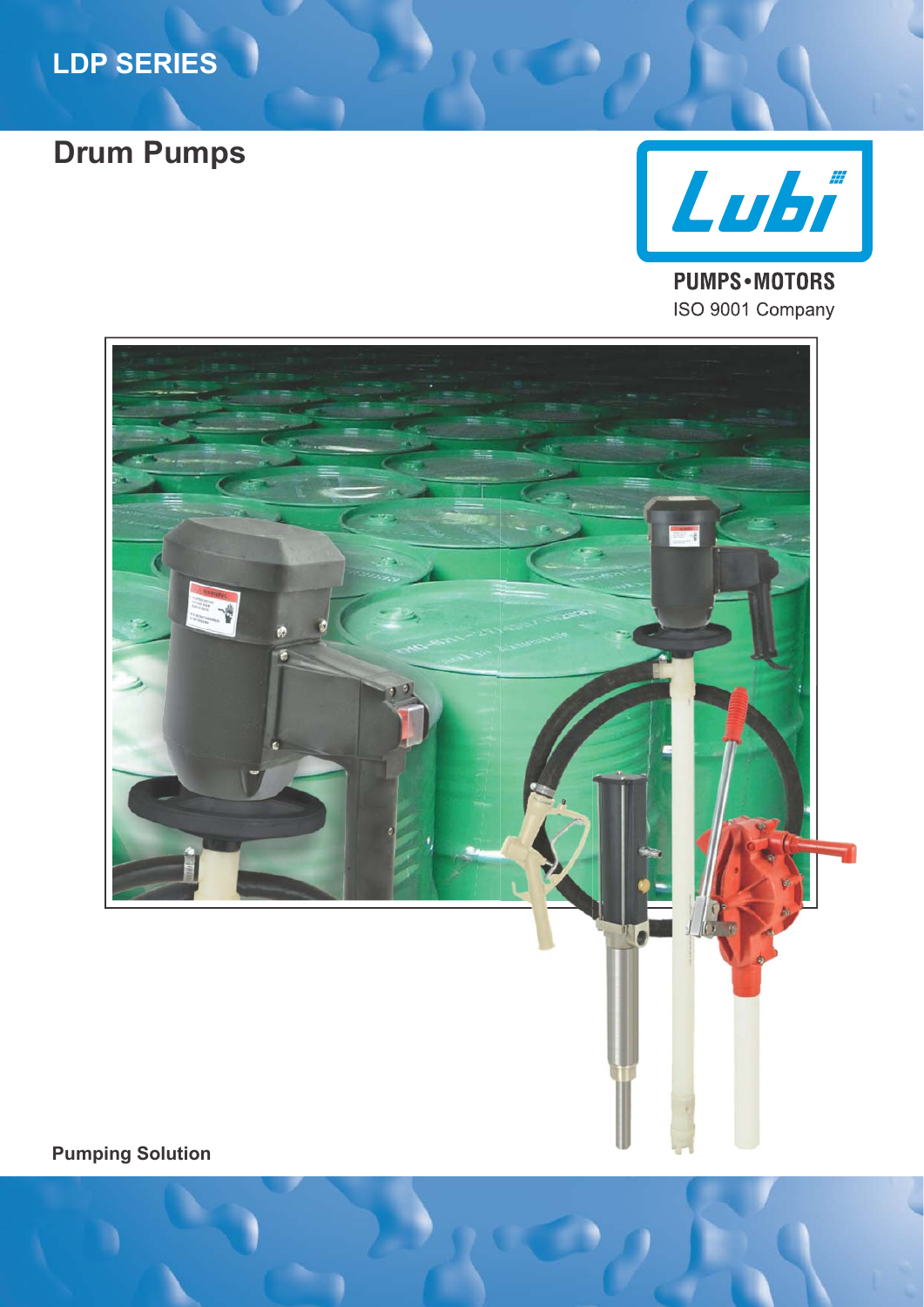

# *ELECTRIC & PNEUMATIC DRUM PUMPS*

#### **• INTRODUCTION**

The Lubi electric and pneumatic drum pumps are centrifugal and self priming pumps, which provides a safe and accurate way to transfer liquids from drums, containers, tanks and totes.

Pumps have vertical suction and horizontal discharge port.

These are lightweight, handy and extremely powerful devices suitable for transferring thin to low viscous, neutral or corrosive, aggressive & non-aggressive, non-flammable and non-explosive liquids. Designed for portable and static use the pumps are particularly suitable for intermittent operation.

The state-of-the-art design and high efficiency motors offer an accurate and cost effective alternative to the hazards of handling liquids. Modular concept design provides interchangeability of Lubi various tubes of different material to the standard high speed Lubi electric or air motor.

The drum pumps eliminate the need to turn over barrels or drums to remove the liquid inside.

The pumps consists of:

- $\square$  Pump tube
- **Electric or air motor**

Pumps can be driven by either electric motor or air motor.

Lubi offers wide range of material variant for pump tubes as suitable for different types of pumped liquids.

Pump tubes are available in four basic versions as described below:

- □ Stainless steel AISI 316 pump
- CPVC (Chlorinated Polyvinyl Chloride) pump
- **PP** (Polypropylene) pump
- □ PVDF (Polyvinylidene Fluoride) Kynar® pump

Motors are available in two basic versions as described below:

- $\Box$  Pump operated with high speed electric motor (10000 rpm at 50 Hz)
- $\Box$  Pump operated with air motor.

The mechanism of drum pumps is very simple. It consists of a vertical shaft inside a very narrow tube, which can fit into the opening at the top of a standard drum or container. A small motor, located at the top of the tube, is connected to the shaft. This motor is AC electric motor or Air motor, with a trigger switch. At the bottom of the tube is the pumping element itself. Turn on the pump, and the liquid will be drawn out in a steady flow. While using minimal power, drum pumps also lower the risk of spillage.

#### **• APPLICATIONS**

These pumps are used for pumping out liquids from drums, barrels, large storage vessels, stainless steel tanks, totes, etc.

Drum pumps are widely used by different sectors such as:

- **D** Chemical plants
- Food processing plants
- $\Box$  Packaging plants
- **Plating** □ Semiconductor
- Waste water treatment
- Pharmaceutical
- $\Box$  Laboratories
- Automotive industries
- **D** Agriculture.

### FEATURES AND BENEFITS

These pumps are designed specially for drums, vats, totes, containers, carboys, open vessels up to 1.5 mtrs (60") deep.

- $\Box$  High quality components
- $\Box$  Light weight, portable
- Easy to install, user friendly operation
- Ergonomically designed handle
- $\square$  Safe chemical transfer, an alternative to manual minimizes danger of spills, vapors, burns, health, environmental, liability concerns
- Pulsation free
- $\Box$  Inherent flooded suction
- $\Box$  Sealless design
- O Operates by AC electric motor or pneumatic air motor.
- $\Box$  Few parts maintenance friendly
- $\Box$  Pumps liquids with viscosity up to 750 cps
- $\Box$  Electric motors are available with speed control
- $\Box$  Limited dry run capability
- Flow rates to 104 l/min (27 USgpm)
- $\Box$  Pressures to 2.4 bar (22 metres of head)
- Temperatures to +88°C (+190°F).

#### **A DESIGN FEATURES**

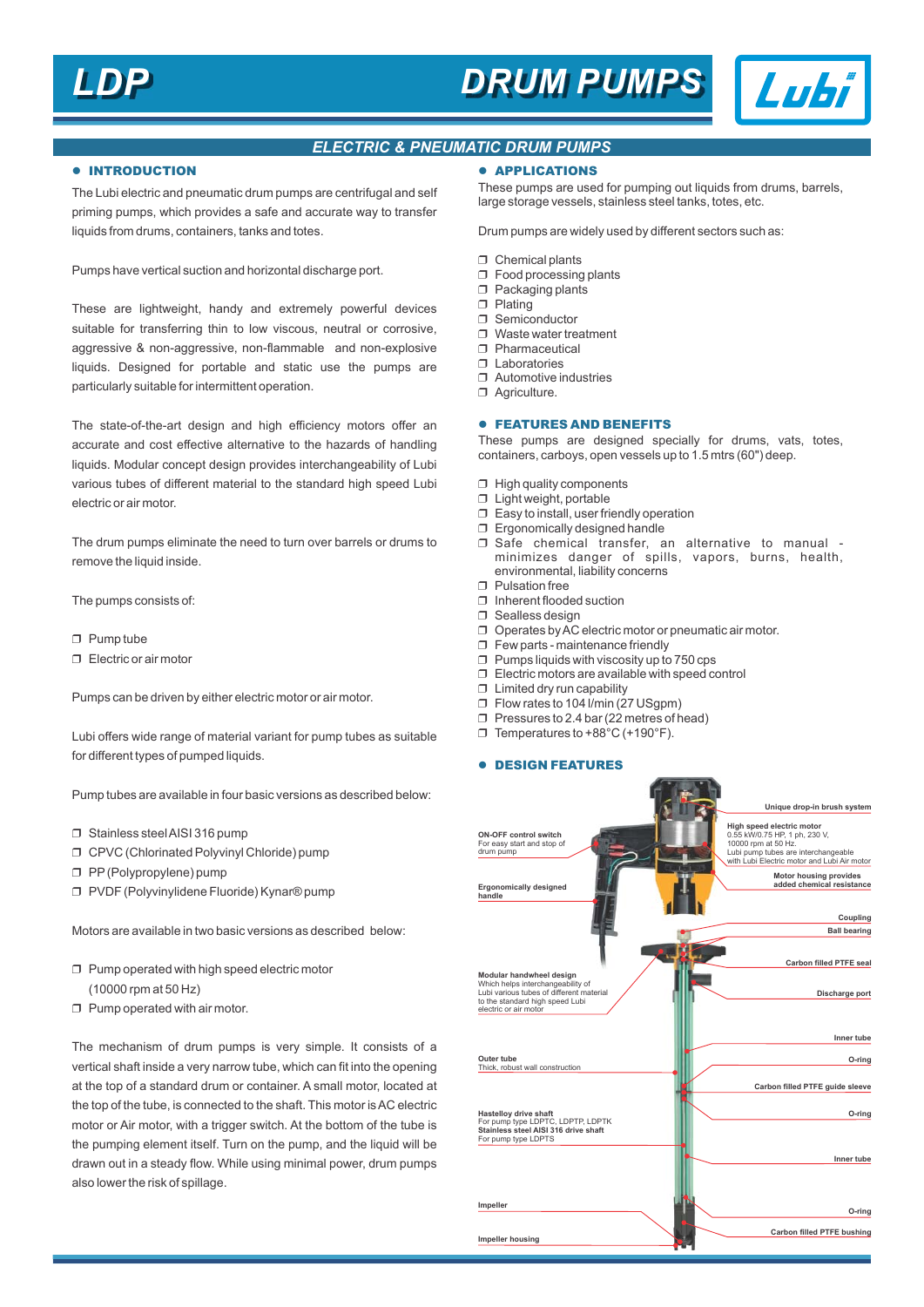

# *LDP DRUM PUMPS*



# *PUMP SET 1 - STAINLESS STEEL AISI 316*

#### **.** DRUM PUMPS FOR LIGHT OILS

Lubi's Stainless steel AISI 316 pump set is engineered for transferring light oils and suitable chemicals. Robust stainless steel AISI 316 construction offers excellent strength and durability.

#### **• COMMON APPLICATIONS**

- $\square$  Light machining oils
- $\square$  Transmission fluid



#### $\bullet$  **TECHNICAL SPECIFICATIONS**

| <b>MODEL</b>          | <b>LDPTSE</b>                                        | <b>LDPTSA</b>            |  |
|-----------------------|------------------------------------------------------|--------------------------|--|
| Motor type            | Electric motor<br>Air motor                          |                          |  |
| Pump tube type        | Stainless steel AISI 316<br>Stainless steel AISI 316 |                          |  |
| Pump length           | 1000 mm (39") - standard<br>1000 mm (39") - standard |                          |  |
|                       | 1200 mm (47") - optional                             | 1200 mm (47") - optional |  |
| Pump design           | Sealless centrifugal                                 | Sealless centrifugal     |  |
| Wetted parts          | S.S AISI 316, Carbon filled PTFE                     |                          |  |
| Discharge options     | 25 mm (1") / 19 mm (3/4") hose barb                  |                          |  |
| Hose                  | will be supplied as optional at extra cost           |                          |  |
| Dispensing nozzle     | will be supplied as optional at extra cost           |                          |  |
| Shaft                 | Stainless steel AISI 316                             | Stainless steel AISI 316 |  |
| Barrel adapter        | Polypropylene                                        | Polypropylene            |  |
| Storage bracket       | <b>Steel</b>                                         | <b>Steel</b>             |  |
| Max. flow rate        | 69 I/min (18 USgpm) based on water                   |                          |  |
| Max. pressure         | 19.3 mtrs. (63 ft)                                   | 19.3 mtrs. (63 ft)       |  |
| Max. temperature      | +80°C (+175°F)                                       | +80°C (+175°F)           |  |
| Max. viscosity        | 750 cps                                              | 750 cps                  |  |
| Max. specific gravity | 1.8                                                  | 1.8                      |  |

### *PUMP SET 2 - CPVC (CHLORINATED POLYVINYL CHLORIDE)*

#### **• DRUM PUMPS FOR WATER TREATMENT CHEMICALS**

Lubi's CPVC pump set is engineered for transferring corrosive chemicals commonly used in the water treatment industry.

Robust CPVC construction offers excellent durability and chemical resistance.

#### **• COMMON APPLICATIONS**

- **Sodium Hypochlorite**
- Calcium Chloride
- Calcium Hydroxide
- Potassium Hydroxide
- Sodium Bromide.

### **• TECHNICAL SPECIFICATIONS**

| <b>MODEL</b>          | <b>LDPTCE</b><br><b>LDPTCA</b>             |                          |  |
|-----------------------|--------------------------------------------|--------------------------|--|
| Motor type            | Electric motor<br>Air motor                |                          |  |
| Pump tube type        | <b>CPVC</b>                                | <b>CPVC</b>              |  |
| Pump length           | 1000 mm (39") - standard                   | 1000 mm (39") - standard |  |
|                       | 1200 mm (47") - optional                   | 1200 mm (47") - optional |  |
| Pump design           | Sealless centrifugal                       | Sealless centrifugal     |  |
| Wetted parts          | CPVC, Carbon filled PTFE, Hastelloy        |                          |  |
| Discharge options     | 25 mm (1") / 19 mm (3/4") hose barb        |                          |  |
| Hose                  | will be supplied as optional at extra cost |                          |  |
| Dispensing nozzle     | will be supplied as optional at extra cost |                          |  |
| Shaft                 | Hastellov                                  | Hastellov                |  |
| Barrel adapter        | Polypropylene                              | Polypropylene            |  |
| Storage bracket       | <b>Steel</b>                               | <b>Steel</b>             |  |
| Max. flow rate        | 69 I/min (18 USgpm) based on water         |                          |  |
| Max. pressure         | 19.3 mtrs. (63 ft)                         | 19.3 mtrs. (63 ft)       |  |
| Max. temperature      | +88°C (+190°F)                             | +88°C (+190°F)           |  |
| Max. viscosity        | $750$ cps                                  | $750$ cps                |  |
| Max. specific gravity | 1.8                                        | 1.8                      |  |

# *PUMP SET 3 - PP (POLYPROPYLENE)*

#### DRUM PUMPS FOR ACIDS & ALKALIS

Lubi's Polypropylene pump set is engineered for transferring a various types of corrosive liquids. Robust Polypropylene construction ensures chemical resistance against light to slightly aggressive chemicals.

#### **• COMMON APPLICATIONS**

- Acetic Acid
- Sulfuric Acid
- Hydrochloric Acid (20%)
- □ Nitric Acid (20%)

#### $\bullet$  **TECHNICAL SPECIFICATIONS**

| <b>MODEL</b>          | <b>LDPTPE</b>                                | <b>LDPTPA</b>            |  |
|-----------------------|----------------------------------------------|--------------------------|--|
| Motor type            | Electric motor<br>Air motor                  |                          |  |
| Pump tube type        | Polypropylene<br>Polypropylene               |                          |  |
| Pump length           | 1000 mm (39") - standard                     | 1000 mm (39") - standard |  |
|                       | 1200 mm (47") - optional                     | 1200 mm (47") - optional |  |
| Pump design           | Sealless centrifugal                         | Sealless centrifugal     |  |
| Wetted parts          | Polypropylene, Carbon filled PTFE, Hastelloy |                          |  |
| Discharge options     | 25 mm (1") / 19 mm (3/4") hose barb          |                          |  |
| Hose                  | will be supplied as optional at extra cost   |                          |  |
| Dispensing nozzle     | will be supplied as optional at extra cost   |                          |  |
| Shaft                 | Hastelloy                                    | Hastelloy                |  |
| Barrel adapter        | Polypropylene                                | Polypropylene            |  |
| Storage bracket       | <b>Steel</b>                                 | <b>Steel</b>             |  |
| Max. flow rate        | 69 I/min (18 USgpm) based on water           |                          |  |
| Max. pressure         | 19.3 mtrs. (63 ft)                           | 19.3 mtrs. (63 ft)       |  |
| Max. temperature      | +55°C (+130°F)                               | +55°C (+130°F)           |  |
| Max. viscosity        | $750$ cps                                    | 750 cps                  |  |
| Max. specific gravity | 1.8                                          | 1.8                      |  |

### *PUMP SET 4 - PVDF (POLYVINYLIDENE FLUORIDE) KYNAR®*

#### **• DRUM PUMPS FOR CONCENTRATED** ACIDS AND ALKALIS

Lubi's PVDF pump set is engineered for transferring highly concentrated and aggressive liquids. Robust PVDF construction offers excellent durability and chemical resistance.

## **• COMMON APPLICATIONS**

- Concentrated Nitric Acid
- □ Sulphuric Acid-66 Baume<br>□ Sodium Hypochlorite
- Sodium Hypochlorite □ Hydrofluoric Acid
- Propionic Acid
- Stearic Acid

#### **• TECHNICAL SPECIFICATIONS**

| <b>MODEL</b>          | <b>LDPTKE</b><br><b>LDPTKA</b>             |                          |  |
|-----------------------|--------------------------------------------|--------------------------|--|
| Motor type            | Electric motor<br>Air motor                |                          |  |
| Pump tube type        | <b>PVDF</b><br><b>PVDF</b>                 |                          |  |
| Pump length           | 1000 mm (39") - standard                   | 1000 mm (39") - standard |  |
|                       | 1200 mm (47") - optional                   | 1200 mm (47") - optional |  |
| Pump design           | Sealless centrifugal                       | Sealless centrifugal     |  |
| Wetted parts          | PVDF, Carbon filled PTFE, Hastelloy        |                          |  |
| Discharge options     | 25 mm (1") / 19 mm (3/4") hose barb        |                          |  |
| Hose                  | will be supplied as optional at extra cost |                          |  |
| Dispensing nozzle     | will be supplied as optional at extra cost |                          |  |
| Shaft                 | Hastellov                                  | Hastellov                |  |
| Barrel adapter        | Polypropylene                              | Polypropylene            |  |
| Storage bracket       | <b>Steel</b>                               | <b>Steel</b>             |  |
| Max. flow rate        | 69 I/min (18 USgpm) based on water         |                          |  |
| Max. pressure         | 19.3 mtrs. (63 ft)                         | 19.3 mtrs. (63 ft)       |  |
| Max. temperature      | +80°C (+175°F)                             | +80°C (+175°F)           |  |
| Max. viscosity        | $750$ cps                                  | $750$ cps                |  |
| Max. specific gravity | 1.8                                        | 1.8                      |  |